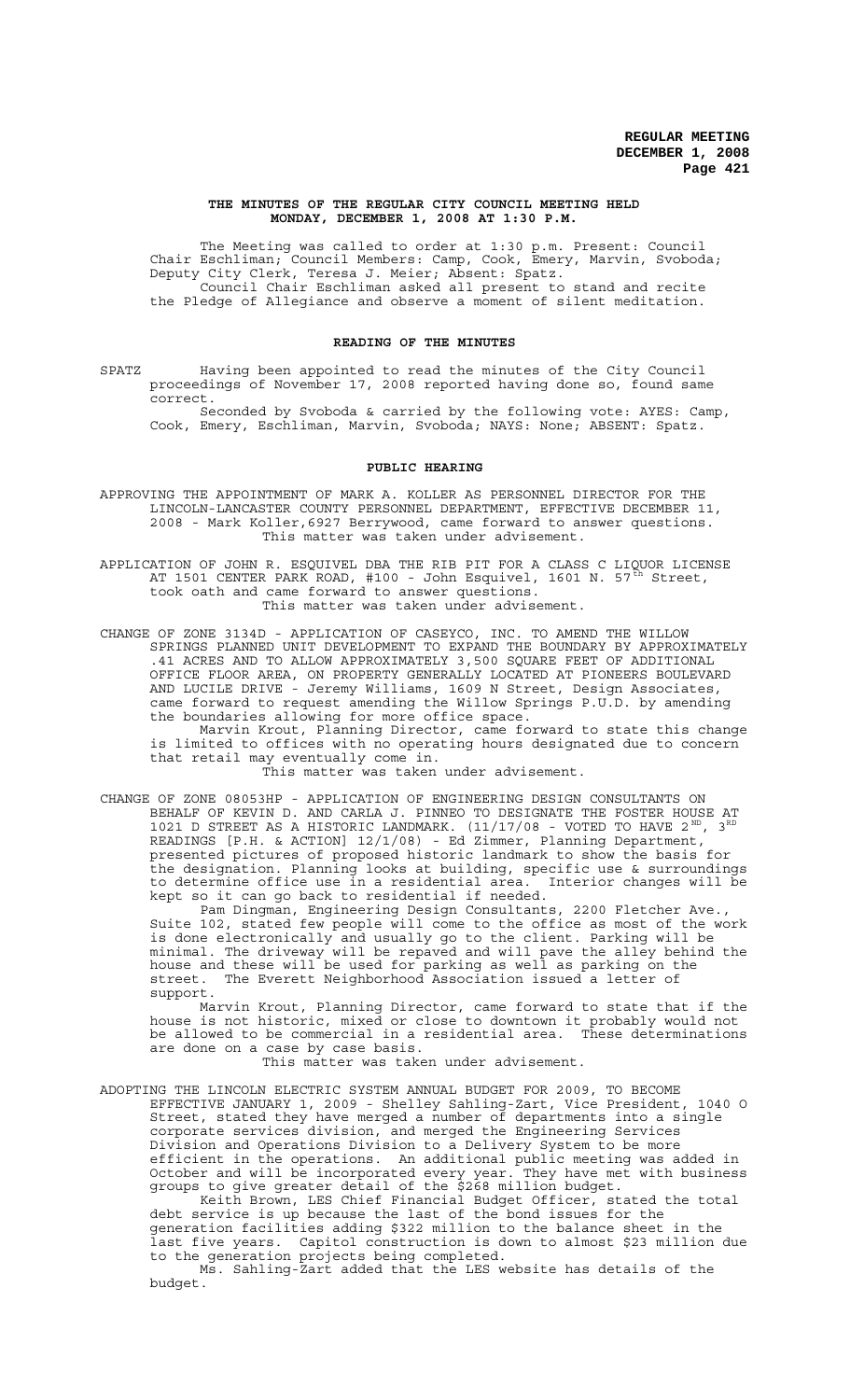Todd Hall, Lincoln Electric System, stated there are three key goals to the Sustainable Energy Program: 1. Financial savings to customer; 2. mitigation of year to year system load growth; 3. concentrate effort to reduce peak load impact. Compact flourescent lighting was not included in the budget this year as they weren't price competitive, although they are becoming more so. They feel there would be more of an immediate impact using energy conservation versus the alternative energy/renewable energy at this time. All of these will be evaluated as they move forward.

Ms. Sahling-Zart stated the rate stabilization fund at the end of the year would be about \$2.4 million. It is projected it would be \$6 million by the end of year in 2009 which would mean there would need to be a \$4 million infusion into the rate stabilization fund in 2009 to bring it to a \$6 million balance at the end of the year. It is estimated an additional \$7 million revenue will be needed for 2009 which translates into an estimated 4% rate increase.

Doug Banter, Lincoln Electric System Vice President for Power Supply, 1040 O Street, stated some benefit is being seen due to the decline in oil and natural gas prices. The coal prices are up due to the large freight increases.

Mike Morosin, 1500 N. 15<sup>th</sup> St., came forward to state that when they are doing the weatherization program they do give out a couple CFL lights to help educate the public.

Bob Caldwell, representing Lincoln Employers Coalition, thanked<br>or including them in a budget briefing. The Coalition is generally LES for including them in a budget briefing. supportive.

Michael Snodgrass, Executive Director of Neighborworks Lincoln, 2121 N 27th Street, suggested considering a demonstration grant of Micro Wind/Geo Thermo for neighborhoods.

Coby Mach, Lincoln Independent Business Association, 620 N. 49<sup>th</sup> Street, stated they had looked at the budget and made suggestions to the LES budget.

Andre' Mick, LIBA, was available to answer questions.

Ms. Sahling-Zart commented there are no restrictions on the bonds so the interest of the rate stabilization fund could be left in the fund instead of being used for operating expenses and to acknowledge that the advertising budget is down \$200,000.

This matter was taken under advisement.

APPROVING A SAFETY IMPROVEMENT PROJECT AGREEMENT BETWEEN THE CITY AND THE NEBRASKA DEPARTMENT OF ROADS SO THAT FEDERAL AND STATE FUNDING MAY BE USED FOR THE ENGINEERING AND CONSTRUCTION OF A ROUNDABOUT AT THE INTERSECTION OF NORTH 14TH STREET AND CORNHUSKER HIGHWAY.(11/17/08 - P.H. & ACTION CON'T. TO 12/1/08)- Chad Blahak, Public Works & Utilities, stated the preliminary design for the roundabout is comparable to the 40<sup>th</sup> and Sheridan Blvd. roundabout.

Randy Hoskins, Asst. City Engineer, stated it is projected that 14<sup>th</sup> Street north of Cornhusker is to remain a two lane highway which would mean the roundabout would adequately handle the traffic going<br>through there. The funding sources for this project is the State Sa The funding sources for this project is the State Safety Program which will pay for 90% of the project and there is an agreement with the State Department of Roads to pick up half of the 10% local share. If the agreement is signed the City will receive the funds. A crash history over a three year period showed there were 42 crashes with 15 of them being injury crashes.

Dave Connely, 721 Glacier Trail, came forward with concerns of this project and asked if it was part of the Antelope Valley Project.

Chad Blahak, Public Works & Utilities, answered no to this project being part of the Antelope Valley Project. It will cost the citizens of Lincoln approximately \$40,000.

This matter was taken under advisement.

AMENDING THE 2008/09 TO 2013/14 SIX YEAR CAPITAL IMPROVEMENT PROGRAM TO ADD THE PEROT SYSTEMS PROJECT TO THE NORTHWEST CORRIDORS REDEVELOPMENT PLAN PROJECT, DESIGNATE FUNDING IN THE FIRST YEAR OF THE CIP, IDENTIFY FUNDING SOURCES AND ESTABLISH APPROPRIATIONS - Wynn Hjermstad, Urban Development, came forward to request approval of the amendment to identify the funding sources of the CIP and to establish appropriations. She was available for questions.

This matter was taken under advisement.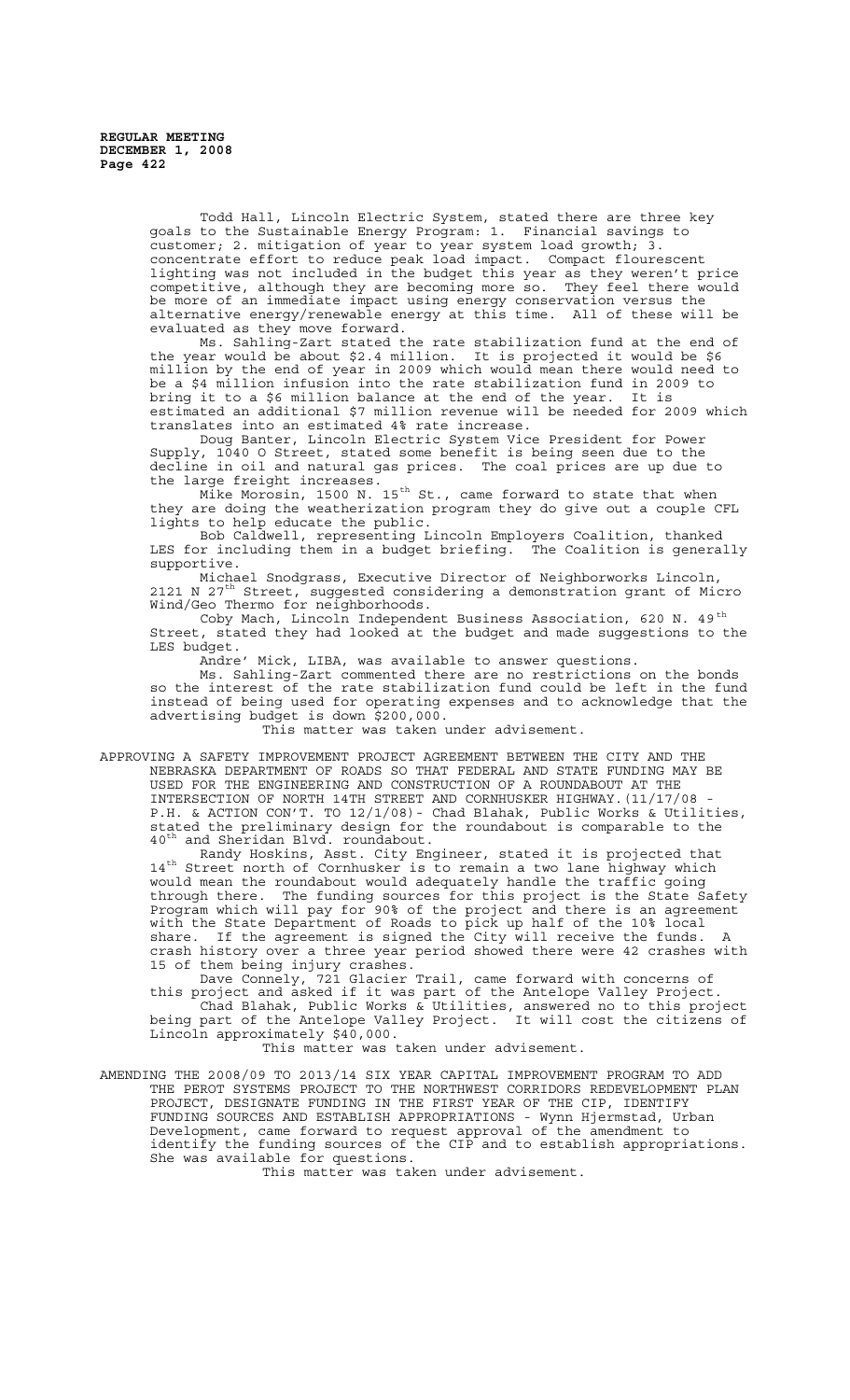APPROVING A COOPERATIVE AGREEMENT BETWEEN THE NEBRASKA DEPARTMENT OF ENVIRONMENTAL QUALITY AND THE CITY OF LINCOLN REGARDING STATE OF NEBRASKA GRANT FUNDING FROM THE STORMWATER MANAGEMENT PLAN - Chairman Eschliman requested a motion to place Bill NO. 08-160 on Pending Indefinitely. CAMP So moved.

Seconded by Emery & carried by the following vote: AYES: Camp, Cook, Emery, Eschliman, Marvin, Svoboda; NAYS: None; ABSENT: Spatz.

APPROVING AN INTERLOCAL AGREEMENT BETWEEN THE CITY AND LINCOLN PUBLIC SCHOOLS TO CONDUCT STORMWATER EDUCATION TO ASSIST IN MEETING THE REQUIREMENTS OF THE CITY'S NPDES STORMWATER PERMIT - Ben Higgins, Public Works Senior Engineer w/Watershed Management, explained this is an interlocal agreement with Lincoln Public Schools for use of the high school education classes. It will be used for a minimum of two years and will be used to collect water quality data and offsite water quality ponds, streams, and other areas within the city limits with the results of this data available to the City. The funds will come from the Nebraska Department of Environmental Quality.<br>Department of Environmental Quality.

This matter was taken under advisement.

## **\*\* END OF PUBLIC HEARING \*\***

**TOOK BREAK 3:30 P.M. RECONVENED 3:38 P.M.**

# **COUNCIL ACTION**

### **REPORTS OF CITY OFFICERS**

APPOINTING DR. MARGARET K. SUTTON AND BRITT C. MILLER TO THE COMMUNITY HEALTH ENDOWMENT BOARD OF TRUSTEES FOR THREE-YEAR TERMS EXPIRING SEPTEMBER 1, 2011 - CLERK read the following resolution, introduced by Ken Svoboda, who moved its adoption:<br>A-85144 BE IT RESOLVED by BE IT RESOLVED by the City Council of the City of Lincoln, Nebraska: That the appointment of Dr. Margaret K. Sutton and Britt C. Miller to the Community Health Endowment Board of Trustees for three-year terms expiring September 1, 2011, is hereby approved. Introduced by Ken Svoboda Seconded by Emery & carried by the following vote: AYES: Camp, Cook, Emery, Eschliman, Marvin, Svoboda; NAYS: None; ABSENT: Spatz. REAPPOINTING EDWARD D. WIMES AND RICHARD BOUCHER TO THE COMMUNITY HEALTH ENDOWMENT BOARD OF TRUSTEES FOR THREE-YEAR TERMS EXPIRING SEPTEMBER 1, 2011 - CLERK read the following resolution, introduced by Ken Svoboda, who moved its adoption: A-85145 BE IT RESOLVED by the City Council of the City of Lincoln, Nebraska: That the reappointment of Edward D. Wimes and Richard Boucher to the Community Health Endowment Board of Trustees for three-year terms expiring September 1, 2011, is hereby approved. Introduced by Ken Svoboda Seconded by Emery & carried by the following vote: AYES: Camp, Cook, Emery, Eschliman, Marvin, Svoboda; NAYS: None; ABSENT: Spatz. APPROVING THE APPOINTMENT OF MARK A. KOLLER AS PERSONNEL DIRECTOR FOR THE LINCOLN-LANCASTER COUNTY PERSONNEL DEPARTMENT, EFFECTIVE DECEMBER 11, 2008 - CLERK read the following resolution, introduced by Ken Svoboda, who moved its adoption:<br>A-85146 BE IT RESOLVED by BE IT RESOLVED by the City Council of the City of Lincoln, Nebraska: That the appointment of Mark A. Koller to the position of Personnel Director effective December 11, 2008, is hereby approved. Introduced by Ken Svoboda Seconded by Emery & carried by the following vote: AYES: Camp, Cook, Emery, Eschliman, Marvin, Svoboda; NAYS: None; ABSENT: Spatz.

SETTING HEARING DATE OF MONDAY, DECEMBER 15, 2008 AT 1:30 P.M. FOR THE ASSESSMENT OF THE COST OF WEED REMOVAL INCURRED FOR THE PERIOD OF JANUARY 1, 2008 THROUGH DEC. 31, 2008 - Clerk requested a motion to approve setting the hearing date on Monday, December 15, 2008 at 1:30 p.m.

CAMP So moved. Seconded by Emery & carried by the following vote: AYES: Camp, Cook, Emery, Eschliman, Marvin, Svoboda; NAYS: None; ABSENT: Spatz.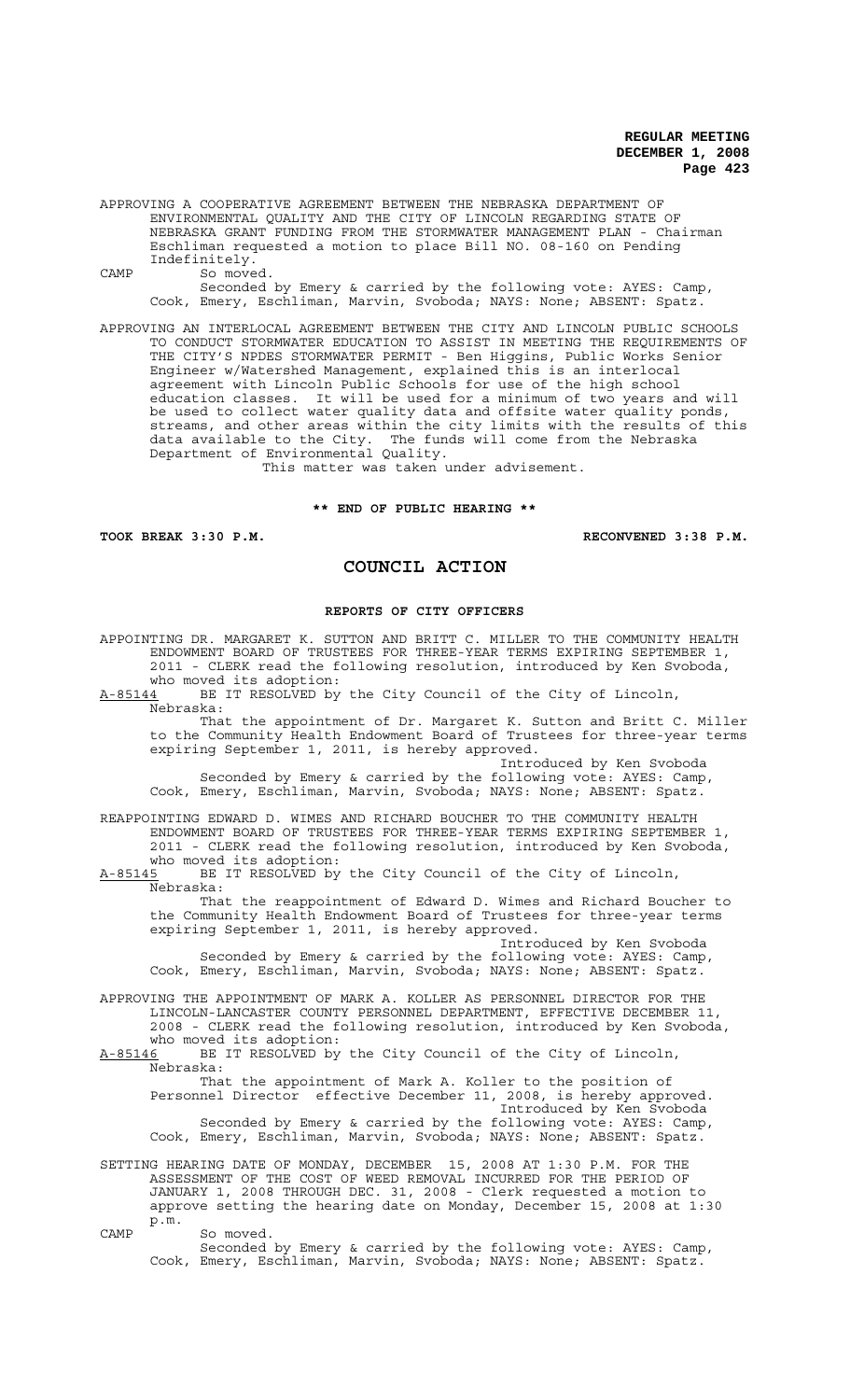- CLERK'S LETTER AND MAYOR'S APPROVAL OF RESOLUTIONS AND ORDINANCES PASSED BY COUNCIL ON NOVEMBER 10, 2008 - CLERK presented said report which was placed on file in the Office of the City Clerk.
- CLERK'S LETTER AND MAYOR'S APPROVAL OF RESOLUTIONS AND ORDINANCES PASSED BY COUNCIL ON NOVEMBER 17, 2008 EXCEPT FOR RESOLUTION A-85142 - CLERK presented said report which was placed on file in the Office of the City Clerk.
- REPORT FROM CITY TREASURER OF CASH ON HAND AT THE CLOSE OF BUSINESS OCTOBER 31, 2008 - CLERK presented said report which was placed on file in the Office of the City Clerk. **(5-21)**
- MAYOR'S APPROVAL OF RESOLUTION A-85142 PASSED BY COUNCIL ON NOVEMBER 26, 2008 - CLERK presented said report which was placed on file in the Office of the City Clerk.

## **PETITIONS & COMMUNICATIONS**

- THE FOLLOWING HAVE BEEN REFERRED TO PLANNING DEPT.: CHANGE OF ZONE 08057 - APP. OF DIRECTOR OF URBAN DEVELOPMENT FOR 1) UNIVERSITY PLACE PLANNED UNIT DEVELOPMENT FROM B-3 COMMERCIAL TO B-3 COMMERCIAL PUD IN UNIVERSITY PLACE AND WEST  $\frac{1}{2}$  OF VACATED N. 49<sup>TH</sup> STREET, NORTH ½ OF VACATED COLBY STREET AND NORTHWEST 1/4 OF VACATED INTERSECTION OF COLBY STREET AND N. 49<sup>TH</sup> STREET. 2) FOR A CHANGE FROM B-3 COMMERCIAL DIST. TO P PUBLIC USE DIST. ON PROPERTY GENERALLY LOCATED AT N.  $48^{TH}$  STREET FROM COLBY TO ADAMS STREET. CHANGE OF ZONE 08058 - APP. OF DEBORAH MARSHALL FROM R-2 TO R-T ON PROPERTY GENERALLY LOCATED SOUTHEAST OF S. 33<sup>RD</sup> STREET AND A STREET. SPECIAL PERMIT 384F - APP. OF TABITHA, INC. FOR AN AMENDMENT FOR A HEALTH CARE FACILITY TO ADD AN APPROXIMATELY 63 PERSON ASSISTED LIVING FACILITY AND TO EXPAND THE CAMPUS TO PROVIDE AN ADDITIONAL 65 PARKING SPACES WITH REQUESTS TO WAIVE SETBACKS AND HEIGHT ON PROPERTY GENERALLY LOCATED AT SOUTH 48TH STREET AND RANDOLPH STREET. USE PERMIT 08002 - APP. OF DEBORAH MARSHALL TO ALLOW FOR OFFICE AND RESIDENTIAL USES ON PROPERTY GENERALLY LOCATED SOUTHEAST OF S. 33 RD STREET AND A STREET.
- SETTING THE HEARING DATE OF MONDAY, DECEMBER 15, 2008 AT 1:30 P.M. FOR APPLICATION OF CARMELA'S BISTRO & WINE BAR LLC DBA CARMELA'S BISTRO & WINE BAR FOR A CATERING LICENSE FOR CLASS C LIQUOR LICENSE LOCATED AT 4141 PIONEER WOODS DR., STE. 110 - CLERK read the following resolution, introduced by Jon Camp, who moved its adoption:
- A-85147 BE IT RESOLVED by the City Council, of the City of Lincoln, that a hearing date is hereby set for Monday, December 15, 2008 at 1:30 p.m. or as soon thereafter as possible in the City Council Chambers, County-City Building, 555 S. 10<sup>th</sup> St., Lincoln, NE, for Application of Carmela's Bistro & Wine Bar LLC dba Carmela's Bistro & Wine Bar for a Catering license for Class C liquor license located at 4141 Pioneer Woods Drive, Suite 110.

If the Police Dept. is unable to complete the investigation by said time, a new hearing date will be set.

Introduced by Jon Camp Seconded by Emery & carried by the following vote: AYES: Camp, Cook, Emery, Eschliman, Marvin, Svoboda; NAYS: None; ABSENT: Spatz.

- SETTING THE HEARING DATE OF MONDAY, DECEMBER 15, 2008 AT 1:30 P.M. FOR APPLICATION OF BDF, INC. DBA CHASER'S FOR A CLASS CK LIQUOR LICENSE LOCATED AT 140 N.  $12^{TH}$  STREET - CLERK read the following resolution, introduced by Jon Camp, who moved its adoption:
- A-85148 BE IT RESOLVED by the City Council, of the City of Lincoln, that a hearing date is hereby set for Monday, December 15, 2008 at 1:30 p.m. or as soon thereafter as possible in the City Council Chambers, County-City Building, 555 S. 10<sup>th</sup> St., Lincoln, NE, for Application of BDF, LLC dba Chaser's for a Class CK liquor license located at 140 N. 12<sup>th</sup> Street. If the Police Dept. is unable to complete the investigation by said time, a new hearing date will be set.

Introduced by Jon Camp Seconded by Emery & carried by the following vote: AYES: Camp, Cook, Emery, Eschliman, Marvin, Svoboda; NAYS: None; ABSENT: Spatz.

SETTING THE HEARING DATE OF MONDAY, DECEMBER 15, 2008 AT 1:30 P.M. FOR APPLICATION OF DAWGHOUSE BAR, INC. DBA DAWGHOUSE BAR FOR A CLASS C LIQUOR LICENSE LOCATED AT 2050 CORNHUSKER HIGHWAY - CLERK read the following resolution, introduced by Jon Camp, who moved its adoption: A-85149 BE IT RESOLVED by the City Council, of the City of Lincoln, that a hearing date is hereby set for Monday, December 15, 2008 at 1:30 p.m. or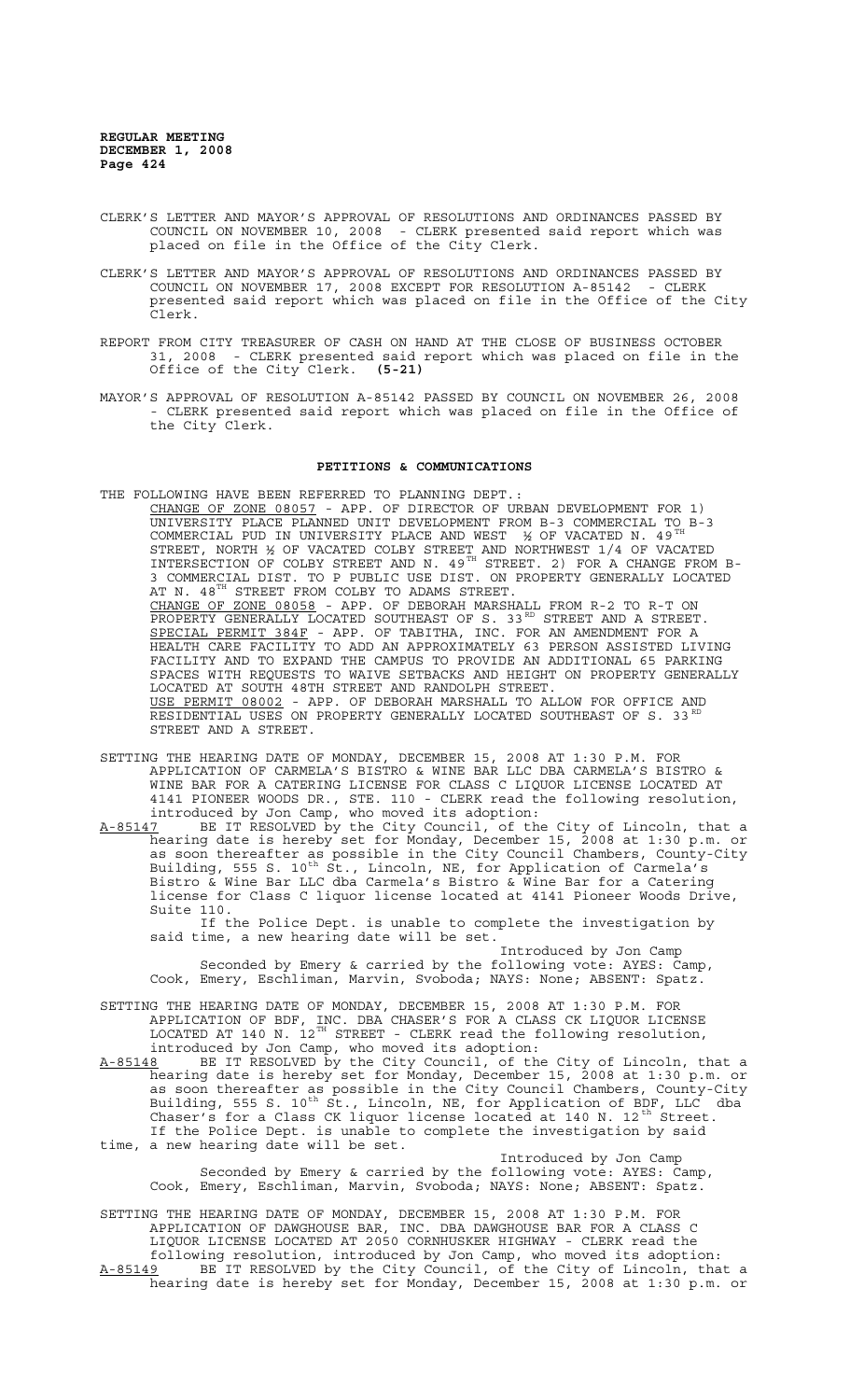as soon thereafter as possible in the City Council Chambers, County-City Building, 555 S. 10<sup>th</sup> St., Lincoln, NE, for Application of Dawghouse Bar Inc. dba Dawghouse Bar for a Class C liquor license located at 2050 Cornhusker Highway.

If the Police Dept. is unable to complete the investigation by said time, a new hearing date will be set.

Introduced by Jon Camp Seconded by Emery & carried by the following vote: AYES: Camp, Cook, Emery, Eschliman, Marvin, Svoboda; NAYS: None; ABSENT: Spatz.

SETTING THE HEARING DATE OF MONDAY, DECEMBER 15, 2008 AT 1:30 P.M. FOR APPLICATION OF L & M FOODS INC DBA SAM & LOUIE'S FOR A CLASS I LIQUOR LICENSE LOCATED AT 4131 PIONEER WOODS DRIVE, SUITE 102 - CLERK read the

following resolution, introduced by Jon Camp, who moved its adoption: A-85150 BE IT RESOLVED by the City Council, of the City of Lincoln, that a hearing date is hereby set for Monday, December 15, 2008 at 1:30 p.m. or as soon thereafter as possible in the City Council Chambers, County-City Building, 555 S. 10<sup>th</sup> St., Lincoln, NE, for Application of L&M Foods Inc. dba Sam & Louie's for a Class I liquor license located at 4131 Pioneer Woods Drive, Suite 102.

If the Police Dept. is unable to complete the investigation by said time, a new hearing date will be set.

Introduced by Jon Camp Seconded by Emery & carried by the following vote: AYES: Camp, Cook, Emery, Eschliman, Marvin, Svoboda; NAYS: None; ABSENT: Spatz.

SETTING THE HEARING DATE OF MONDAY, DECEMBER 15, 2008, AT 1:30 P.M. FOR APPLICATION OF RAIDER LLC DBA BLUE MOUNTAIN SMOKEHOUSE PIZZA FOR A CLASS I LIQUOR LICENSE LOCATED AT 8600 AMBER HILL COURT, SUITE 100 - CLERK read the following resolution, introduced by Jon Camp, who moved its

adoption:<br><u>A-85151</u> BE A-85151 BE IT RESOLVED by the City Council, of the City of Lincoln, that a hearing date is hereby set for Monday, December 15, 2008 at 1:30 p.m. or as soon thereafter as possible in the City Council Chambers, County-City Building, 555 S. 10<sup>th</sup> St., Lincoln, NE, for Application of Raider LLC dba Blue Mountain Smokehouse Pizza for a Class I liquor license located at 8600 Amber Hill Ct., Suite 100.

If the Police Dept. is unable to complete the investigation by said time, a new hearing date will be set.

Introduced by Jon Camp Seconded by Emery & carried by the following vote: AYES: Camp, Cook, Emery, Eschliman, Marvin, Svoboda; NAYS: None; ABSENT: Spatz.

SETTING THE HEARING DATE OF MONDAY, DECEMBER 15, 2008 AT 1:30 P.M. FOR APPLICATION OF DOWN HOME, INC. DBA COURT SIDE BANQUET FOR A CLASS I LIQUOR LICENSE AT 710 HILL STREET - CLERK read the following resolution, introduced by Jon Camp, who moved its adoption:

A-85152 BE IT RESOLVED by the City Council, of the City of Lincoln, that a hearing date is hereby set for Monday, December 15, 2008 at 1:30 p.m. or as soon thereafter as possible in the City Council Chambers, County-City Building, 555 S. 10<sup>th</sup> St., Lincoln, NE, for Application of Down Home Inc. dba Courtside Banquet for a class I liquor license located at 710 Hill Street.

If the Police Dept. is unable to complete the investigation by said time, a new hearing date will be set.

Introduced by Jon Camp Seconded by Emery & carried by the following vote: AYES: Camp, Cook, Emery, Eschliman, Marvin, Svoboda; NAYS: None; ABSENT: Spatz.

## **LIQUOR RESOLUTIONS**

APPLICATION OF JOHN R. ESQUIVEL DBA THE RIB PIT FOR A CLASS C LIQUOR LICENSE AT 1501 CENTER PARK ROAD, #100 - CLERK read the following resolution, introduced by Jon Camp, who moved its adoption for approval:

A-85153 BE IT RESOLVED by the City Council of the City of Lincoln, Nebraska:

That after hearing duly had as required by law, consideration of the facts of this application, the Nebraska Liquor Control Act, and the pertinent City ordinances, the City Council recommends that the application of John R. Esquivel dba The Rib Pit for a Class "C" liquor license at 1501 Center Park Road, #100, Lincoln, Nebraska, for the license period ending October 31, 2009, be approved with the condition that the premise complies in every respect with all city and state regulations. The City Clerk is directed to transmit a copy of this resolution to the Nebraska Liquor Control Commission.

Introduced by Jon Camp Seconded by Emery & carried by the following vote: AYES: Camp, Cook, Emery, Eschliman, Marvin, Svoboda; NAYS: None; ABSENT: Spatz.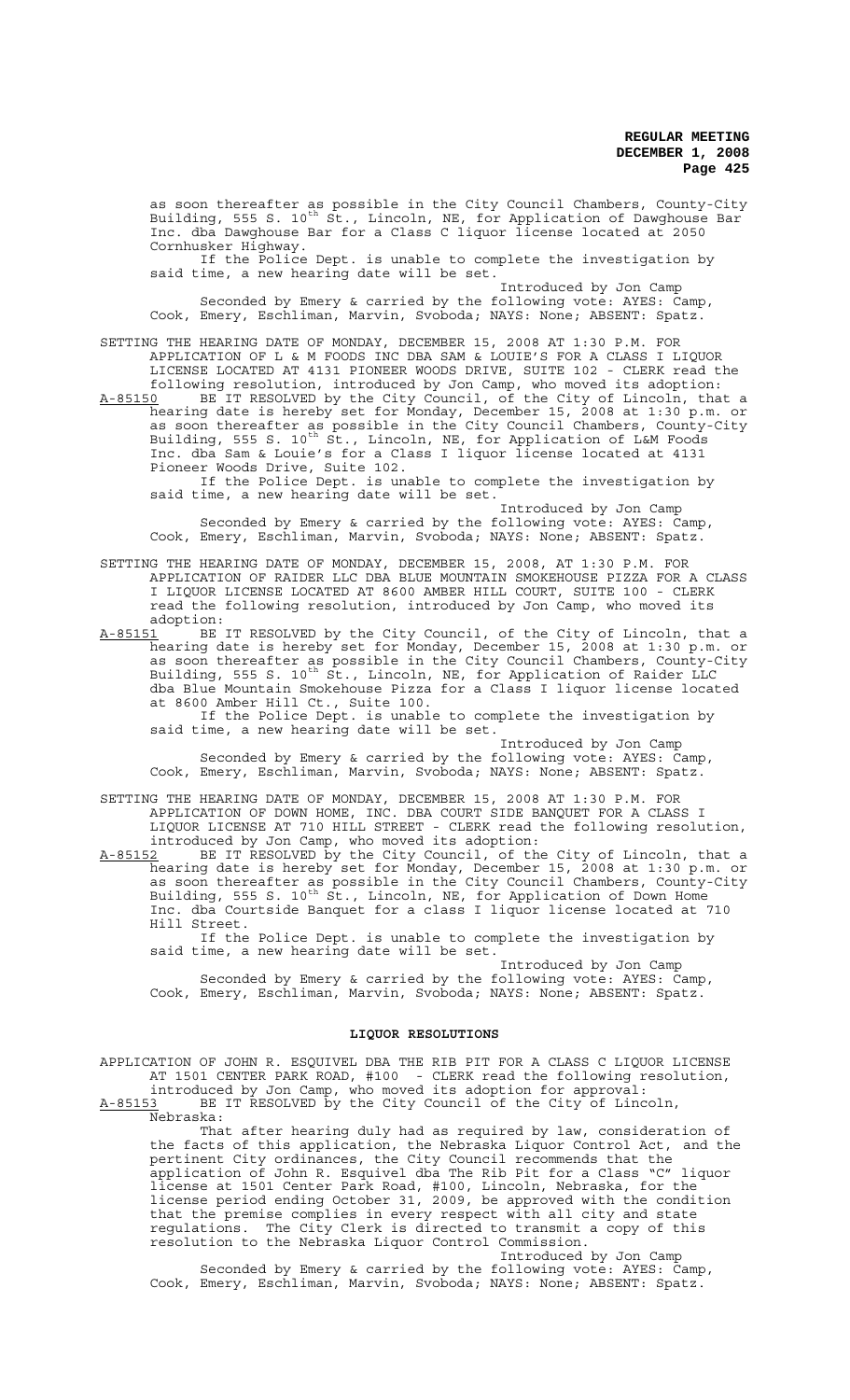# **ORDINANCES - 2ND READING & RELATED RESOLUTIONS (as required)**

- CHANGE OF ZONE 3134D APPLICATION OF CASEYCO, INC. TO AMEND THE WILLOW SPRINGS PLANNED UNIT DEVELOPMENT TO EXPAND THE BOUNDARY BY APPROXIMATELY .41 ACRES AND TO ALLOW APPROXIMATELY 3,500 SQUARE FEET OF ADDITIONAL OFFICE FLOOR AREA, ON PROPERTY GENERALLY LOCATED AT PIONEERS BOULEVARD AND LUCILE DRIVE - CLERK read an ordinance, introduced by Ken Svoboda, amending the Development Plan for Willow Springs Planned Unit Development to include property generally located at Pioneers Boulevard and Lucile Drive, to expand the boundary of the PUD by approximately .41 of an acre, and increase the amount of office floor area by 3,500 square feet, the second time.
- CHANGE OF ZONE 08053HP APPLICATION OF ENGINEERING DESIGN CONSULTANTS ON BEHALF OF KEVIN D. AND CARLA J. PINNEO TO DESIGNATE THE FOSTER HOUSE AT 1021 D STREET AS A HISTORIC LANDMARK (11/17/08 - VOTED TO HAVE 2 $^{\text{ND}}$ , 3 $^{\text{RD}}$ READINGS [P.H. & ACTION] ON 12/1/08)- CLERK read an ordinance, introduced by Ken Svoboda, amending the City of Lincoln District Map attached to and made a part of Title 27 of the Lincoln Municipal Code by designating certain property as a Landmark, the second time.
- SVOBODA Moved to pass the ordinance as read. Seconded by Emery & carried by the following vote: AYES: Camp, Cook, Emery, Eschliman, Marvin, Svoboda; NAYS: None; ABSENT: Spatz.

The ordinance, being numbered **#19178**, is recorded in Ordinance Book #26, Page

# **PUBLIC HEARING RESOLUTIONS**

ADOPTING THE LINCOLN ELECTRIC SYSTEM ANNUAL BUDGET FOR 2009, TO BECOME EFFECTIVE JANUARY 1, 2009 - (ACTION DATE: 12/15/08)

APPROVING A SAFETY IMPROVEMENT PROJECT AGREEMENT BETWEEN THE CITY AND THE NEBRASKA DEPARTMENT OF ROADS SO THAT FEDERAL AND STATE FUNDING MAY BE USED FOR THE ENGINEERING AND CONSTRUCTION OF A ROUNDABOUT AT THE INTERSECTION OF NORTH 14TH STREET AND CORNHUSKER HIGHWAY.(11/17/08 - P.H. & ACTION CON'T. TO 12/1/08) - PRIOR to reading:

EMERY Moved to delay Action for one week to December 8, 2008. Seconded by Cook & carried by the following vote: AYES: Camp, Cook, Emery, Eschliman, Svoboda; NAYS: Marvin; ABSENT: Spatz.

AMENDING THE 2008/09 TO 2013/14 SIX YEAR CAPITAL IMPROVEMENT PROGRAM TO ADD THE PEROT SYSTEMS PROJECT TO THE NORTHWEST CORRIDORS REDEVELOPMENT PLAN PROJECT, DESIGNATE FUNDING IN THE FIRST YEAR OF THE CIP, IDENTIFY FUNDING SOURCES AND ESTABLISH APPROPRIATIONS - CLERK read the following resolution, introduced by Ken Svoboda, who moved its adoption:

A-85154 WHEREAS, Resolution No. A-84483, adopted by the City Council of Lincoln, Nebraska on August 20, 2007, adopted the fiscal year 2007-2008 annual budget for the City of Lincoln and further adopted the Capital Improvement Program attached to Resolution No. A-84483 as Schedule No. 5; and

WHEREAS, Resolution No. A-84483 appropriated all money received or to be received from the County of Lancaster, the State of Nebraska, or the United States, as well as from any grants, donations, or contributions received for public purposes and the interest thereon

notwithstanding any sum limitation set forth in the annual budget; and<br>WHEREAS, the City of Lincoln has adopted the Perot System the City of Lincoln has adopted the Perot System Project as an approved project within the Northwest Corridors Redevelopment Plan; and

WHEREAS, a capital improvement project for the Perot System Project was not included within Schedule No. 5 of the Annual Budget as a capital improvement project to be funded in fiscal year 2007-2008; and

WHEREAS, the City desires to amend Project 071300000387, Northwest Corridors Redevelopment Plan, in the first year (2007-2008) of the Fiscal Year 2007/2008 – 2012/2013 Six Year Capital Improvement Program (CIP) to establish a project for the Perot Systems Project, and establish appropriations for that project; and

WHEREAS, Article IX-B Section 7 of the Lincoln City Charter states that, "The [city] council shall not appropriate any money in any budget for any capital improvements project unless and until the conformity or non-conformity of the project has been reported on by the Planning Department by special report or in connection with the Capital Improvements Programming process." The Charter definition of "Planning Department" includes the Planning Commission; and

WHEREAS, the Lincoln City-Lancaster County Planning Commission has reviewed the Perot Systems Project for conformity or nonconformity with the Comprehensive Plan as a capital improvement project as part of the review of the Northwest Corridors Redevelopment Plan approved by Resolution No. A-85007; and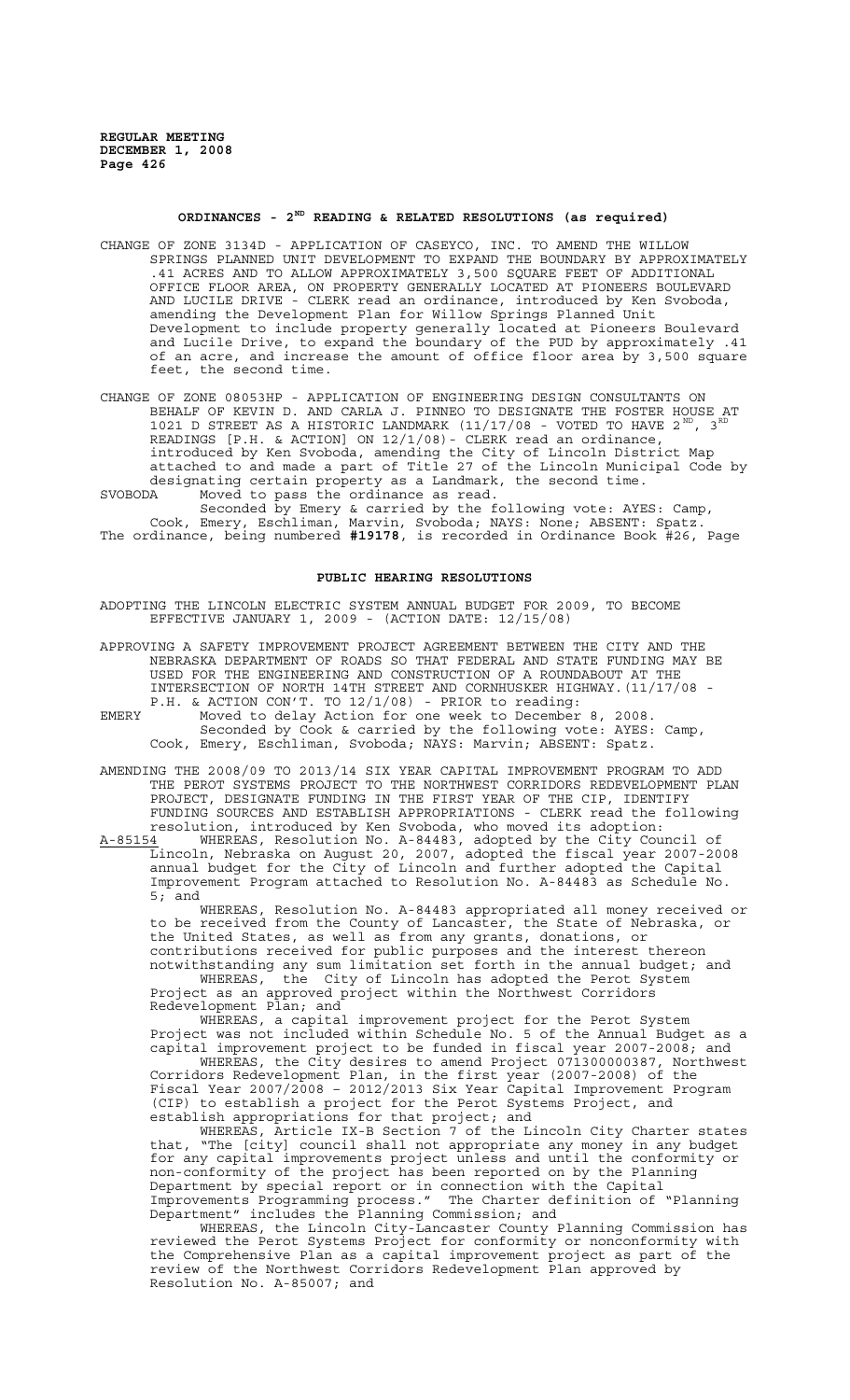WHEREAS, the Planning Commission found the proposed Perot Systems Project to be in conformity with the Comprehensive Plan.

NOW, THEREFORE, BE IT RESOLVED by the City Council of the City of Lincoln, Nebraska:

That the implementation of the Perot Systems Project for Perot Systems Corporation to lease the project site and construct thereon a 150,000 square foot building and improvements for its commercial use, including parking and related uses, is hereby established as a capital improvement project within the Capital Improvement Program.

BE IT FURTHER RESOLVED that the Capital Improvement Program on Schedule 5 of Resolution No. A-84483 be amended by adding the Perot Systems Project to the Urban Development Department's list of capital of improvement projects on Schedule 5 under Project 071300000387 - Northwest Corridors Redevelopment Plan.

BE IT FURTHER RESOLVED that the City Council hereby appropriates and directs the Finance Director to make the necessary adjustments to the annual budget in the amount of \$26,171,040.00 to designate \$3,171,040.00 from Tax Increment Financing and \$23,000,000.00 from Private Funding (donations) for this Perot Systems Project.

Introduced by Ken Svoboda

 Seconded by Emery & carried by the following vote: AYES: Camp, Cook, Emery, Eschliman, Marvin, Svoboda; NAYS: None; ABSENT: Spatz.

APPROVING A COOPERATIVE AGREEMENT BETWEEN THE NEBRASKA DEPARTMENT OF ENVIRONMENTAL QUALITY AND THE CITY OF LINCOLN REGARDING STATE OF NEBRASKA GRANT FUNDING FROM THE STORMWATER MANAGEMENT PLAN. (REQUEST TO PLACE ON PENDING INDEFINITELY) - PRIOR to reading:

CAMP Moved to place Bill No. 08R-297 on Pending Indefinitely. Seconded by Emery & carried by the following vote: AYES: Camp, Cook, Emery, Eschliman, Marvin, Svoboda; NAYS: None; ABSENT: Spatz.

APPROVING AN INTERLOCAL AGREEMENT BETWEEN THE CITY AND LINCOLN PUBLIC SCHOOLS TO CONDUCT STORMWATER EDUCATION TO ASSIST IN MEETING THE REQUIREMENTS OF THE CITY'S NPDES STORMWATER PERMIT - CLERK read the following

resolution, introduced by Ken Svoboda, who moved its adoption: A-85155 BE IT RESOLVED by the City Council of the City of Lincoln, Nebraska:

That the Interlocal Agreement which is attached hereto, marked as Attachment "A" and made a part hereof by reference, between the City of Lincoln and Lancaster County School District 001 (Lincoln Public Schools) to provide stormwater education for high school biology and environmental science classes to assist in meeting the requirement of the City's NPDES stormwater permit, is hereby approved and the Mayor is authorized to execute the Interlocal Agreement on behalf of the City. BE IT FURTHER RESOLVED that the City Clerk is directed to return one fully executed copy of this Agreement to Ben Higgins, Public Works and Utilities Department, for transmittal to Lincoln Public Schools.

Introduced by Ken Svoboda Seconded by Emery & carried by the following vote: AYES: Camp, Cook, Emery, Eschliman, Marvin, Svoboda; NAYS: None; ABSENT: Spatz.

# **ORDINANCE - 1ST READING & RELATED RESOLUTIONS (AS REQUIRED)**

AMENDING SECTION 5.38.050 OF THE LINCOLN MUNICIPAL CODE TO INCREASE PERMIT FEES FOR MOTELS, HOTELS, ROOMING, LODGING, AND APARTMENT HOUSES; AND REPEALING SECTION 5.38.050 OF THE LINCOLN MUNICIPAL CODE AS HITHERTO EXISTING. (11/3/08 -  $1^{\text{ST}}$  READING SUSPENDED, TO HAVE INTRODUCTION 12/1/08 WITH P.H. 12/8/08) - PRIOR to reading:

- SVOBODA Moved to place Bill No. 08-157 on Pending Indefinitely. Seconded by Emery & carried by the following vote: AYES: Camp, Cook, Emery, Eschliman, Marvin, Svoboda; NAYS: None; ABSENT: Spatz.
- APPROVING THE WILDERNESS COMMONS CONDITIONAL ANNEXATION AND ZONING AGREEMENT BETWEEN THE CITY AND LINCOLN FEDERAL BANCORP, SECURITY FINANCIAL LIFE INSURANCE, BUFFALO GRASS LLC, B&J PARTNERSHIP, ALLEN R. HOHENSEE AND SUSAN K. HOHENSEE, RELATING TO THE ANNEXATION OF APPROXIMATELY 92 ACRES OF PROPERTY GENERALLY LOCATED ON THE WEST SIDE OF SOUTH 40TH STREET AND SOUTH OF YANKEE HILL ROAD. (RELATED ITEMS: 08R-170, 08-95, 08-96) (ACTION DATE: 12/15/08)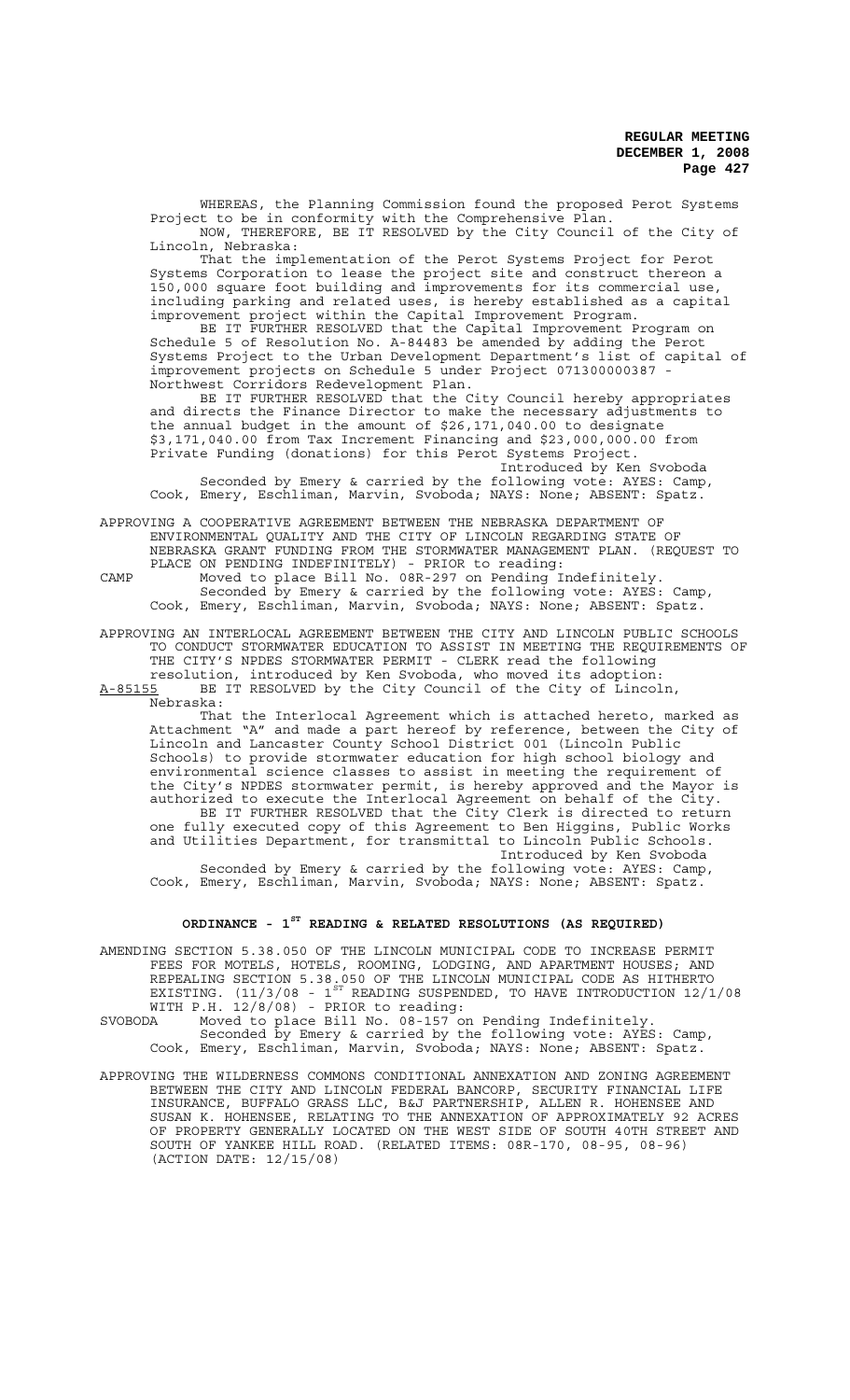- ANNEXATION NO. 06019 APPLICATION OF LINCOLN FEDERAL BANCORP TO AMEND THE LINCOLN CORPORATE LIMITS MAP BY ANNEXING APPROXIMATELY 92 ACRES OF PROPERTY GENERALLY LOCATED ON THE WEST SIDE OF SOUTH 40TH STREET AND SOUTH OF YANKEE HILL ROAD (RELATED ITEMS: 08R-170, 08-95, 08-96) - CLERK read an ordinance, introduced by Jon Camp, annexing and including the below described land as part of the City of Lincoln, Nebraska and amending the Corporate Limits Map attached to and made a part of Ordinance No. 18208, to reflect the extension of the corporate limits boundary of the City of Lincoln, Nebraska established and shown thereon, the first time.
- CHANGE OF ZONE 06075 APPLICATION OF LINCOLN FEDERAL BANCORP FOR A CHANGE OF ZONE FROM AG AGRICULTURAL DISTRICT TO B-2 PLANNED NEIGHBORHOOD BUSINESS DISTRICT AND R-5 RESIDENTIAL DISTRICT FOR A PLANNED UNIT DEVELOPMENT DISTRICT CONSISTING OF APPROXIMATELY 300 DWELLING UNITS IN THE UNDERLYING R-5 ZONED AREA AND APPROXIMATELY 600,000 SQUARE FEET OF OFFICE/RETAIL FLOOR AREA IN THE UNDERLYING B-2 ZONED AREA ON PROPERTY GENERALLY LOCATED ON THE WEST SIDE OF SOUTH 40TH STREET AND SOUTH OF YANKEE HILL ROAD. (RELATED ITEMS: 08R-170, 08-95, 08-96) - CLERK read an ordinance, introduced by Jon Camp, amending the Lincoln Zoning District Maps attached to and made a part of Title 27 of the Lincoln Municipal Code, as provided by Section 27.05.020 of the Lincoln Municipal Code, by changing the boundaries of the districts established and shown thereon, the first time.
- VACATION NO. 08007 APPLICATION OF HOPPE PARTNERS, LTD. TO VACATE THE WEST 162 FEET OF THE EAST-WEST ALLEY BETWEEN SOUTH 19TH STREET AND SOUTH 20TH STREET AND BETWEEN K STREET AND L STREET - CLERK read an ordinance, introduced by Jon Camp, vacating the west 162 feet of the east-west alley between K Street and L Street from South 19<sup>th</sup> Street to South 20<sup>th</sup> Street, in Block 21, Original Plat, and retaining title thereto in the City of Lincoln, Lancaster County, Nebraska, the first time.
- AMENDING THE PAY SCHEDULE FOR A CERTAIN EMPLOYEE GROUP BY ADJUSTING THE HOURLY PAY RANGE SCHEDULE AND SCHEDULES OF ANNUAL, MONTHLY, BIWEEKLY AND HOURLY PAY RANGE EQUIVALENTS FOR EMPLOYEES OF THE CITY OF LINCOLN WHOSE CLASSIFICATIONS ARE ASSIGNED TO PAY RANGES PREFIXED BY THE LETTER "E" TO BE EFFECTIVE JANUARY 22, 2009 - CLERK read an ordinance, introduced by Jon Camp, adopting pay schedules and schedules of pay ranges for employees of the City of Lincoln, Nebraska whose classifications are assigned to pay ranges prefixed by the letter "E"; and repealing Ordinance No. 18969, passed by the City Council on August 6, 2007, the first time.
- AMENDING THE PAY SCHEDULE FOR A CERTAIN EMPLOYEE GROUP BY DELETING THE CLASSIFICATIONS OF WOMEN'S COMMISSION MANAGER, AFFIRMATIVE ACTION OFFICER, AND DIRECTOR OF LIBRARIES - CLERK read an ordinance, introduced by Jon Camp, amending Section 1 of Ordinance No. 18971 passed August 6, 2007, relating to the pay schedules of employees whose classifications<br>are assigned to the pay range which is prefixed by the letter "M," by are assigned to the pay range which is prefixed by the letter "M," by deleting the job classifications of "Women's Commission Manager," "Affirmative Action Officer," and "Director of Libraries," the first time.
- CHANGE OF ZONE NO. 08054 AMENDING SECTION 27.67.030 OF THE LINCOLN MUNICIPAL CODE TO LIMIT PARKING IN THE FRONT YARD IN THE R-1 THROUGH R-4 ZONING DISTRICTS TO ONE- AND TWO-FAMILY DWELLINGS AND REPEALING SECTION 27.67.030 OF THE LINCOLN MUNICIPAL CODE AS HITHERTO EXISTING - CLERK read an ordinance, introduced by Jon Camp, amending Section 27.67.030 of the Lincoln Municipal Code to limit parking in the front yard in the R-1 through R-4 zoning districts to property used for one and two family dwellings; and repealing Section 27.67.030 of the Lincoln Municipal Code as hitherto existing, the first time.
- CHANGE OF ZONE 08055 AMENDING TITLE 27 OF THE LINCOLN MUNICIPAL CODE TO ALLOW DOMESTIC SHELTERS TO BE OPERATED BY FOR-PROFIT ENTITIES IN THE H-2, H-3 AND H-4 COMMERCIAL DISTRICTS BY AMENDING SECTION 27.03.213 TO PROVIDE THAT DOMESTIC SHELTERS COMPLY WITH ALL APPLICABLE STATE LICENSURE REQUIREMENTS; AMENDING SECTIONS 27.41.020, 27.43.020, AND 27.45.020 TO ADD DOMESTIC SHELTERS AS A PERMITTED USE IN H-2, H-3, AND H-4 COMMERCIAL DISTRICTS, RESPECTIVELY; AND REPEALING SECTIONS 27.03.213, 27.41.020, 27.43.020, AND 27.45.020 OF THE LINCOLN MUNICIPAL CODE AS HITHERTO EXISTING - CLERK read an ordinance, introduced by Jon Camp, amending Title 27 of the Lincoln Municipal Code to allow domestic shelters to be operated by for-profit entities in the H-2, H-3 and H-4 Commercial Districts by amending Section 27.03.213 to eliminate the requirement that domestic shelters shall be operated by a nonprofit entity and to provide that domestic shelters shall comply with all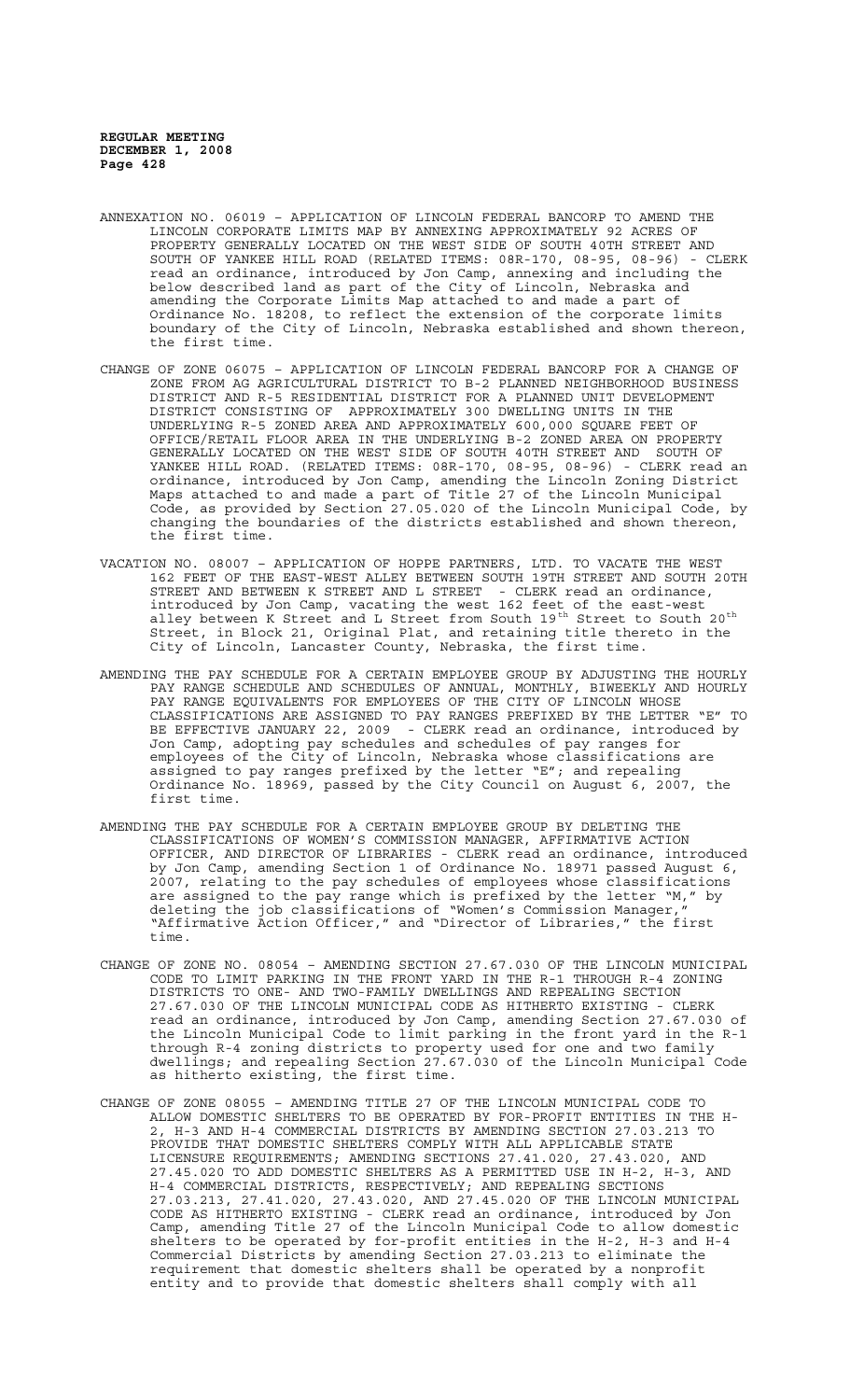applicable state licensure requirements; amending Sections 27.41.020, 27.43.020, and 27.45.020 to add domestic shelters as a permitted use in H-2, H-3 and H-4 Commercial Districts, respectively; and repealing Sections 27.03.213, 27.41.020, 27.43.020, and 27.45.020 of the Lincoln Municipal Code as hitherto existing, the first time.

- CHANGE OF ZONE 08056 AMENDING SECTION 27.27.020 OF THE LINCOLN MUNICIPAL CODE TO ALLOW DOMICILIARY CARE FACILITIES, GROUP HOMES, AND ELDERLY OR RETIREMENT HOUSING AS PERMITTED USES IN THE O-3 OFFICE PARK DISTRICT; AND REPEALING SECTION 27.27.020 OF THE LINCOLN MUNICIPAL CODE AS HITHERTO EXISTING - CLERK read an ordinance, introduced by Jon Camp, amending Section 27.27.020 of the Lincoln Municipal Code to allow domiciliary care facilities, group homes, and elderly or retirement housing as permitted uses in the O-3 Office Park District; and repealing Section 27.27.020 of the Lincoln Municipal Code as hitherto existing, the first time.
- APPROVING THE WILDERNESS HEIGHTS CONDITIONAL ANNEXATION AND ZONING AGREEMENT BETWEEN THE CITY AND LINCOLN FEDERAL BANCORP RELATING TO THE ANNEXATION OF APPROXIMATELY 153 ACRES OF PROPERTY GENERALLY LOCATED ON THE EAST SIDE OF SOUTH 40TH STREET AND SOUTH OF YANKEE HILL ROAD. (RELATED ITEMS: 08R-306, 08-167, 08-168) (ACTION DATE: 12/15/08)
- ANNEXATION NO. 07003 APPLICATION OF LINCOLN FEDERAL BANCORP TO AMEND THE LINCOLN CORPORATE LIMITS MAP BY ANNEXING APPROXIMATELY 153.28 ACRES OF PROPERTY GENERALLY LOCATED SOUTHEAST OF THE INTERSECTION OF SOUTH 40TH STREET AND YANKEE HILL ROAD. (RELATED ITEMS: 08R-306, 08-167, 08-168) CLERK read an ordinance, introduced by Jon Camp, annexing and including the below described land as part of the City of Lincoln, Nebraska and amending the Corporate Limits Map attached to and made a part of Ordinance No. 18208, to reflect the extension of the corporate limits boundary of the City of Lincoln, Nebraska established and shown thereon, the first time.
- CHANGE OF ZONE 07060 APPLICATION OF LINCOLN FEDERAL BANCORP FOR A CHANGE OF ZONE FROM AG AGRICULTURAL DISTRICT TO B-2 PLANNED NEIGHBORHOOD BUSINESS DISTRICT FOR WILDERNESS HEIGHTS PLANNED UNIT DEVELOPMENT AND FROM AG AGRICULTURAL DISTRICT TO R-3 RESIDENTIAL DISTRICT FOR A PLANNED UNIT DEVELOPMENT DISTRICT DESIGNATION ON THE B-2 PORTION OF THE PROPERTY, AND FOR APPROVAL OF A DEVELOPMENT PLAN WHICH PROPOSES MODIFICATIONS TO THE ZONING ORDINANCE, LAND SUBDIVISION ORDINANCE AND DESIGN STANDARDS TO ALLOW APPROXIMATELY 225,000 SQUARE FEET OF COMMERCIAL FLOOR AREA AND APPROXIMATELY 60 DWELLING UNITS ON PROPERTY GENERALLY LOCATED SOUTHEAST OF THE INTERSECTION OF SOUTH 40TH STREET AND YANKEE HILL ROAD. (RELATED ITEMS: 08R-306, 08-167, 08-168) - CLERK read an ordinance, introduced by Jon Camp, amending the Lincoln Zoning District Maps attached to and made a part of Title 27 of the Lincoln Municipal Code, as provided by Section 27.05.020 of the Lincoln Municipal Code, by changing the boundaries of the districts established and shown thereon, the first time.

# **ORDINANCES - 3RD READING & RELATED RESOLUTIONS (as required)**

## **See "Ordinances - 2nd Reading & Related Resolutions (as required)" for Change of Zone 08053HP, Ordinance #19178.**

- APPROVING A SUBLEASE AGREEMENT BETWEEN THE CITY AND GOODWILL INDUSTRIES FOR PROVIDING JOB TRAINING AND EMPLOYMENT SERVICES UNDER THE WORKFORCE INVESTMENT ACT FOR A TERM OF TWO YEARS FROM JANUARY 1, 2009 TO DECEMBER 31, 2010 - CLERK read an ordinance, introduced by Ken Svoboda for John Spatz who was absent, accepting and approving a Sublease Agreement between the City of Lincoln, Nebraska and Goodwill Industries for a lease of space at 1010 N Street, Lincoln, Lancaster County, Nebraska for a term of January 1, 2009 through December 31, 2010 whereby the City of Lincoln is subleasing space to Goodwill Industries, at the One Stop Career Center for providing job training and employment services under the Workforce Investment Act, the third time
- SVOBODA Moved to pass the ordinance as read.

Seconded by Emery & carried by the following vote: AYES: Camp, Cook, Emery, Eschliman, Marvin, Svoboda; NAYS: None; ABSENT: Spatz. The ordinance, being numbered **#19179**, is recorded in Ordinance Book #26, Page